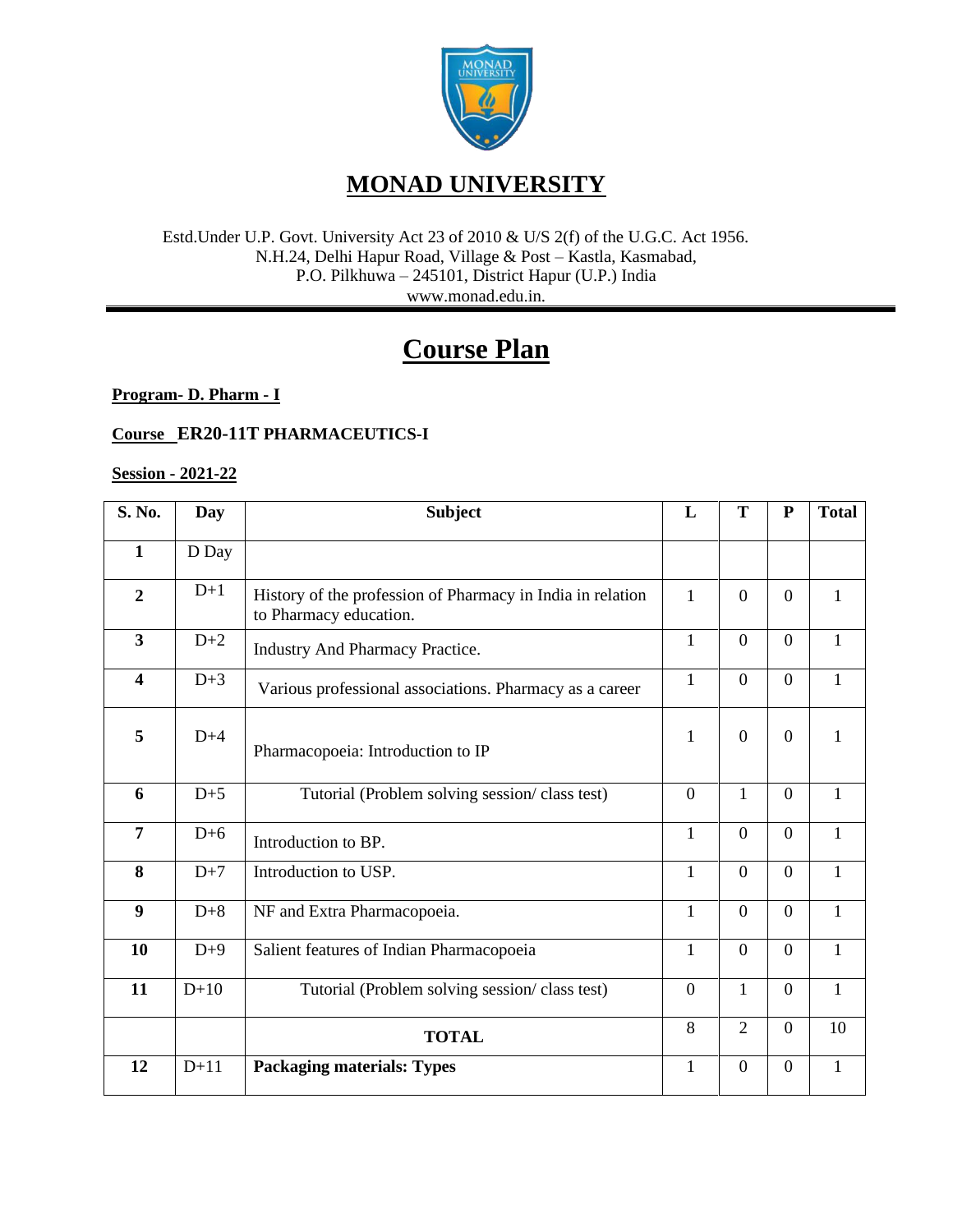| 13 | $D+12$ | Selection Criteria                                                                                                                          | $\mathbf{1}$     | $\boldsymbol{0}$ | $\boldsymbol{0}$ | $\mathbf{1}$ |
|----|--------|---------------------------------------------------------------------------------------------------------------------------------------------|------------------|------------------|------------------|--------------|
| 14 | $D+13$ | Advantages And Disadvantages of Glass                                                                                                       | $\mathbf{1}$     | $\overline{0}$   | $\overline{0}$   | $\mathbf{1}$ |
| 15 | $D+14$ | Plastic, Metal                                                                                                                              | $\mathbf{1}$     | $\boldsymbol{0}$ | $\boldsymbol{0}$ | $\mathbf{1}$ |
| 16 | $D+15$ | Tutorial (Problem solving session/class test)                                                                                               | $\mathbf{0}$     | $\mathbf{1}$     | $\overline{0}$   | $\mathbf{1}$ |
| 17 | $D+16$ | <b>Rubber As Packaging Materials</b>                                                                                                        | $\mathbf{1}$     | $\overline{0}$   | $\overline{0}$   | $\mathbf{1}$ |
| 18 | $D+17$ | Pharmaceutical aids: Organoleptic (Coloring) agents                                                                                         | $\mathbf{1}$     | $\overline{0}$   | $\overline{0}$   | $\mathbf{1}$ |
| 19 | $D+18$ | Pharmaceutical aids: Organoleptic (flavoring) agents                                                                                        | $\mathbf{1}$     | $\boldsymbol{0}$ | $\boldsymbol{0}$ | $\mathbf{1}$ |
| 20 | $D+19$ | Pharmaceutical aids: Organoleptic (sweetening) agents                                                                                       | 1                | $\boldsymbol{0}$ | $\boldsymbol{0}$ | $\mathbf{1}$ |
| 21 | $D+20$ | Tutorial (Problem solving session/class test)                                                                                               | $\overline{0}$   | 1                | $\overline{0}$   | $\mathbf{1}$ |
|    |        | <b>TOTAL</b>                                                                                                                                | 8                | $\overline{2}$   | $\bf{0}$         | 10           |
| 22 | $D+21$ | Definition,<br>Unit<br>objectives/applications,<br>operations:<br>principles, construction, and workings of: Size reduction:<br>hammer mill | $\mathbf{1}$     | $\overline{0}$   | $\overline{0}$   |              |
| 23 | $D+22$ | Unit operations: Definition, objectives/applications,<br>principles, construction, and workings of: Size reduction:<br>ball mill            | $\mathbf{1}$     | $\overline{0}$   | $\overline{0}$   | 1            |
| 24 | $D+23$ | Size separation: Classification of powders according to<br>IP, Cyclone separator Sieves and standards of sieves                             | $\mathbf{1}$     | $\boldsymbol{0}$ | $\boldsymbol{0}$ | $\mathbf{1}$ |
| 25 | $D+24$ | Mixing: Double cone blender, Turbine mixer, Triple<br>roller mill and Silverson mixer homogenizer                                           | $\mathbf{1}$     | $\overline{0}$   | $\overline{0}$   | 1            |
| 26 | $D+25$ | Tutorial (Problem solving session/class test)                                                                                               | $\boldsymbol{0}$ | 1                | $\boldsymbol{0}$ | $\mathbf{1}$ |
| 27 | $D+26$ | Filtration: Theory of filtration,                                                                                                           | $\mathbf{1}$     | $\boldsymbol{0}$ | $\boldsymbol{0}$ | 1            |
| 28 | $D+27$ | membrane filter and sintered glass filter                                                                                                   | $\mathbf{1}$     | $\overline{0}$   | $\overline{0}$   | $\mathbf{1}$ |
| 29 | $D+28$ | Drying: working of fluidized bed dryer                                                                                                      | $\mathbf{1}$     | $\boldsymbol{0}$ | $\boldsymbol{0}$ | $\mathbf{1}$ |
| 30 | $D+29$ | process of freeze drying                                                                                                                    | $\overline{0}$   | $\mathbf{1}$     | $\mathbf{0}$     | $\mathbf{1}$ |
| 31 | $D+30$ | Tutorial (Problem solving session/class test)                                                                                               | $\mathbf{1}$     | $\mathbf{0}$     | $\mathbf{0}$     |              |
|    |        | <b>TOTAL</b>                                                                                                                                | 8                | $\boldsymbol{2}$ | $\bf{0}$         | 10           |
| 32 | $D+31$ | <b>Extraction:</b><br>Definition,<br>Classification,<br>method,<br>and<br>applications                                                      | $\mathbf{1}$     | $\boldsymbol{0}$ | $\overline{0}$   | $\mathbf{1}$ |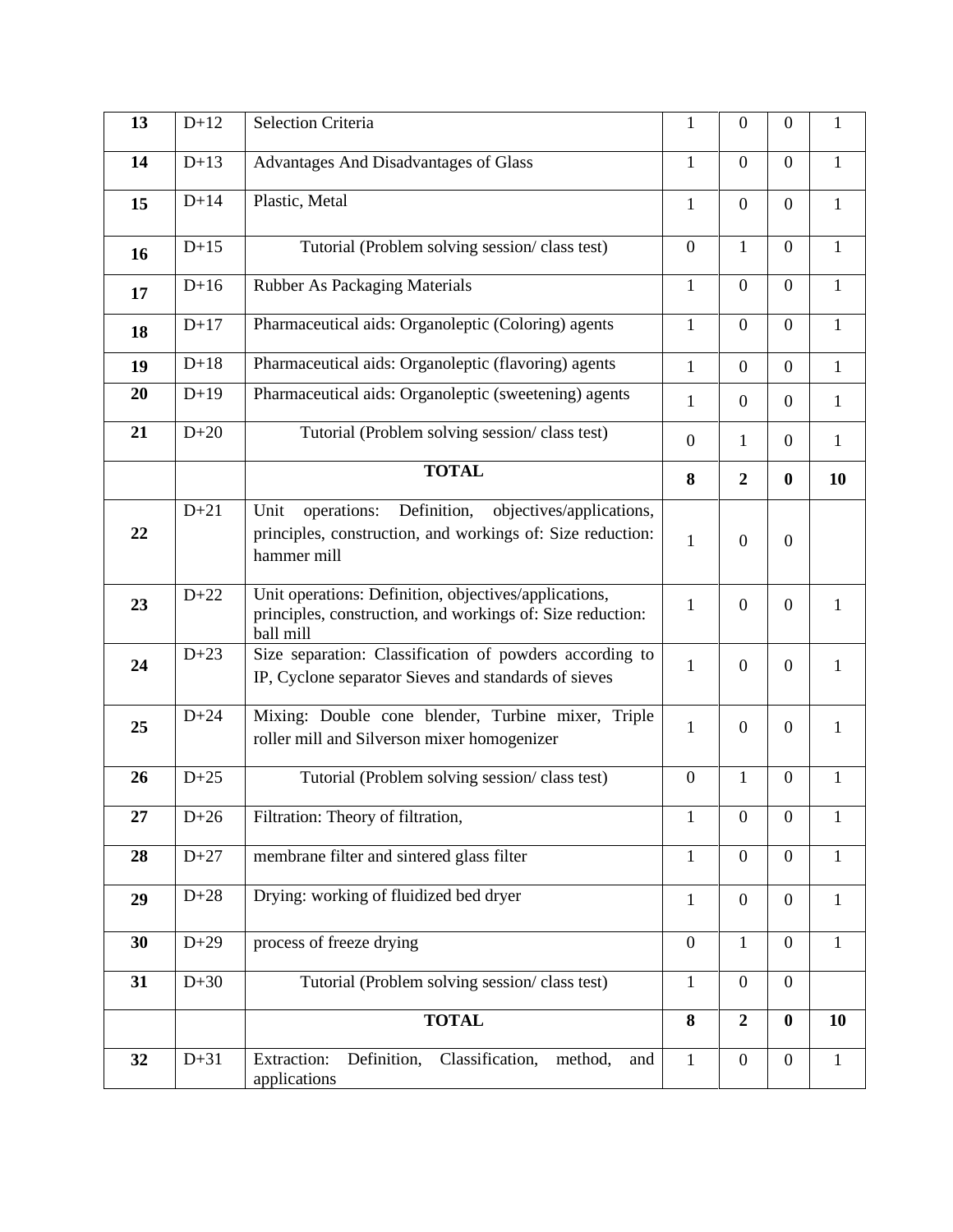| 33 | $D+32$ | Tablets - coated                              | $\mathbf{1}$     | $\boldsymbol{0}$ | $\boldsymbol{0}$ | $\mathbf{1}$ |
|----|--------|-----------------------------------------------|------------------|------------------|------------------|--------------|
| 34 | $D+33$ | Tablets - uncoated,                           | $\mathbf{1}$     | $\boldsymbol{0}$ | $\boldsymbol{0}$ | $\mathbf{1}$ |
| 35 | $D+34$ | various modified tablets                      | $\mathbf{1}$     | $\overline{0}$   | $\overline{0}$   | $\mathbf{1}$ |
|    | $D+35$ | Tutorial (Problem solving session/class test) | $\overline{0}$   | $\mathbf{1}$     | $\bf{0}$         | $\mathbf{1}$ |
| 36 | $D+36$ | Sustained release                             | $\mathbf{1}$     | $\boldsymbol{0}$ | $\boldsymbol{0}$ | $\mathbf{1}$ |
| 37 | $D+37$ | extended-release,                             | $\mathbf{1}$     | $\overline{0}$   | $\overline{0}$   | $\mathbf{1}$ |
| 38 | $D+38$ | fast dissolving,                              | $\mathbf{1}$     | $\boldsymbol{0}$ | $\boldsymbol{0}$ | $\mathbf{1}$ |
| 39 | $D+39$ | multilayered, etc.                            | $\mathbf{1}$     | $\boldsymbol{0}$ | $\overline{0}$   | $\mathbf{1}$ |
| 40 | $D+40$ | Tutorial (Problem solving session/class test) | $\overline{0}$   | $\mathbf{1}$     | $\boldsymbol{0}$ | $\mathbf{1}$ |
|    |        | <b>TOTAL</b>                                  | 8                | $\overline{2}$   | $\bf{0}$         | 10           |
| 41 | $D+41$ | Capsules                                      | $\mathbf{1}$     | $\boldsymbol{0}$ | $\overline{0}$   | $\mathbf{1}$ |
| 42 | $D+42$ | hard gelatine capsules                        | $\mathbf{1}$     | $\boldsymbol{0}$ | $\boldsymbol{0}$ | $\mathbf{1}$ |
| 43 | $D+43$ | soft gelatine capsules                        | $\mathbf{1}$     | $\boldsymbol{0}$ | $\overline{0}$   | $\mathbf{1}$ |
| 44 | $D+44$ | soft gelatine capsules                        | $\mathbf{1}$     | $\boldsymbol{0}$ | $\boldsymbol{0}$ | $\mathbf{1}$ |
| 45 | $D+45$ | Tutorial (Problem solving session/class test) | $\overline{0}$   | $\mathbf{1}$     | $\overline{0}$   | $\mathbf{1}$ |
| 46 | $D+46$ | Liquid Oral Preparations - Solution           | $\mathbf{1}$     | $\overline{0}$   | $\overline{0}$   | $\mathbf{1}$ |
| 47 | $D+47$ | Syrup, Elixir                                 | $\mathbf{1}$     | $\boldsymbol{0}$ | $\boldsymbol{0}$ | $\mathbf{1}$ |
| 48 | $D+48$ | Emulsion, Suspension                          | $\mathbf{1}$     | $\boldsymbol{0}$ | $\boldsymbol{0}$ | 1            |
| 49 | $D+49$ | Dry Powder for Reconstitution                 | $\mathbf{1}$     | $\mathbf{0}$     | $\mathbf{0}$     | $\mathbf{1}$ |
| 50 | $D+50$ | Tutorial (Problem solving session/class test) | $\boldsymbol{0}$ | $\mathbf{1}$     | $\boldsymbol{0}$ | $\mathbf{1}$ |
|    |        | <b>TOTAL</b>                                  | $\bf 8$          | $\overline{2}$   | $\boldsymbol{0}$ | 10           |

| - -<br>ັ້ | 10x | ointments<br>opica<br><b>Drepar</b><br>яновх<br>$\overline{\phantom{0}}$ |  |  |
|-----------|-----|--------------------------------------------------------------------------|--|--|
|           |     |                                                                          |  |  |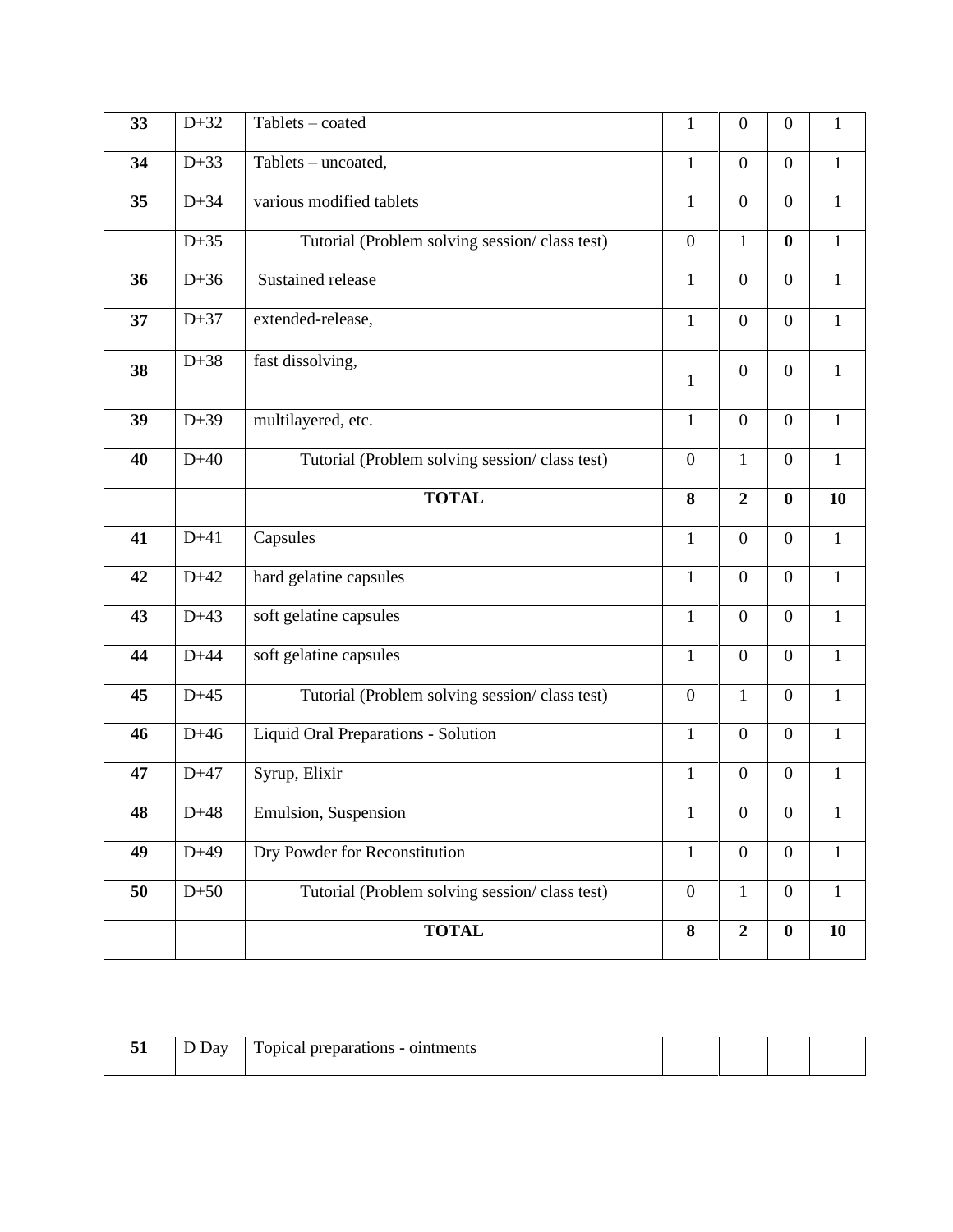| 52 | $D+51$ | Creams                                                 | $\mathbf{1}$     | $\mathbf{0}$     | $\boldsymbol{0}$ | $\mathbf{1}$     |
|----|--------|--------------------------------------------------------|------------------|------------------|------------------|------------------|
| 53 | $D+52$ | Pastes                                                 | $\mathbf{1}$     | $\overline{0}$   | $\overline{0}$   | $\mathbf{1}$     |
| 54 | $D+53$ | Gels                                                   | $\mathbf{1}$     | $\mathbf{0}$     | $\boldsymbol{0}$ | $\mathbf{1}$     |
| 55 | $D+54$ | Liniments                                              | $\mathbf{1}$     | $\overline{0}$   | $\boldsymbol{0}$ | $\mathbf{1}$     |
| 56 | $D+55$ | Tutorial (Problem solving session/class test)          | $\overline{0}$   | $\mathbf{1}$     | $\overline{0}$   | $\mathbf{1}$     |
| 57 | $D+56$ | Lotions                                                | $\mathbf{1}$     | $\mathbf{0}$     | $\overline{0}$   | $\mathbf{1}$     |
| 58 | $D+57$ | Suppositories                                          | $\mathbf{1}$     | $\mathbf{0}$     | $\overline{0}$   | $\mathbf{1}$     |
| 59 | $D+58$ | Pessaries                                              | $\mathbf{1}$     | $\overline{0}$   | $\overline{0}$   | $\mathbf{1}$     |
| 60 | $D+59$ | Pessaries                                              | $\mathbf{1}$     | $\mathbf{0}$     | $\overline{0}$   | $\mathbf{1}$     |
| 61 | $D+60$ | Tutorial (Problem solving session/class test)          | $\mathbf{0}$     | $\mathbf{1}$     | $\boldsymbol{0}$ | $\mathbf{1}$     |
|    |        | <b>TOTAL</b>                                           | $8\,$            | $\overline{2}$   | $\overline{0}$   | 10               |
| 62 | $D+61$ | Nasal preparations                                     | $\mathbf{1}$     | $\mathbf{0}$     | $\overline{0}$   | $\mathbf{1}$     |
| 63 | $D+62$ | Ear preparations                                       | $\mathbf{1}$     | $\mathbf{0}$     | $\boldsymbol{0}$ | $\mathbf{1}$     |
|    |        | <b>TOTAL</b>                                           | $\boldsymbol{2}$ | $\bf{0}$         | $\boldsymbol{0}$ | $\boldsymbol{2}$ |
| 64 | $D+63$ | Powders And Granules - Insufflations, Dusting Powders, | $\overline{1}$   | $\mathbf{0}$     | $\overline{0}$   | $\mathbf{1}$     |
| 65 | $D+64$ | <b>Effervescent Powders</b>                            | $\mathbf{1}$     | $\mathbf{0}$     | $\overline{0}$   | $\mathbf{1}$     |
| 66 | $D+65$ | Tutorial (Problem solving session/class test)          | $\boldsymbol{0}$ | 1                | $\overline{0}$   | $\mathbf{1}$     |
| 67 | $D+66$ | <b>Effervescent Granules</b>                           | 1                | $\boldsymbol{0}$ | $\overline{0}$   | $\mathbf{1}$     |
|    |        | <b>TOTAL</b>                                           | 3                | $\mathbf{1}$     |                  | 3                |
| 68 | $D+67$ | Sterile formulations - Injectables,                    | $\mathbf{1}$     | $\boldsymbol{0}$ | $\overline{0}$   | $\mathbf{1}$     |
| 69 | $D+68$ | Injectables                                            | $\mathbf{1}$     | $\boldsymbol{0}$ | $\overline{0}$   | $\mathbf{1}$     |
| 70 | $D+69$ | eye drops                                              | $\mathbf{1}$     | $\boldsymbol{0}$ | $\overline{0}$   | $\mathbf{1}$     |
| 71 | $D+70$ | eye drops                                              | $\mathbf{1}$     | $\overline{0}$   | $\overline{0}$   | $\mathbf{1}$     |
| 72 | $D+71$ | eye ointments                                          | $\mathbf{1}$     | $\boldsymbol{0}$ | $\overline{0}$   | $\mathbf{1}$     |
| 73 | $D+72$ | eye ointments                                          | $\mathbf{1}$     | $\boldsymbol{0}$ | $\boldsymbol{0}$ | $\mathbf{1}$     |
| 74 | $D+73$ | Tutorial (Problem solving session/class test)          | $\boldsymbol{0}$ | 1                | $\mathbf{0}$     | $\mathbf{1}$     |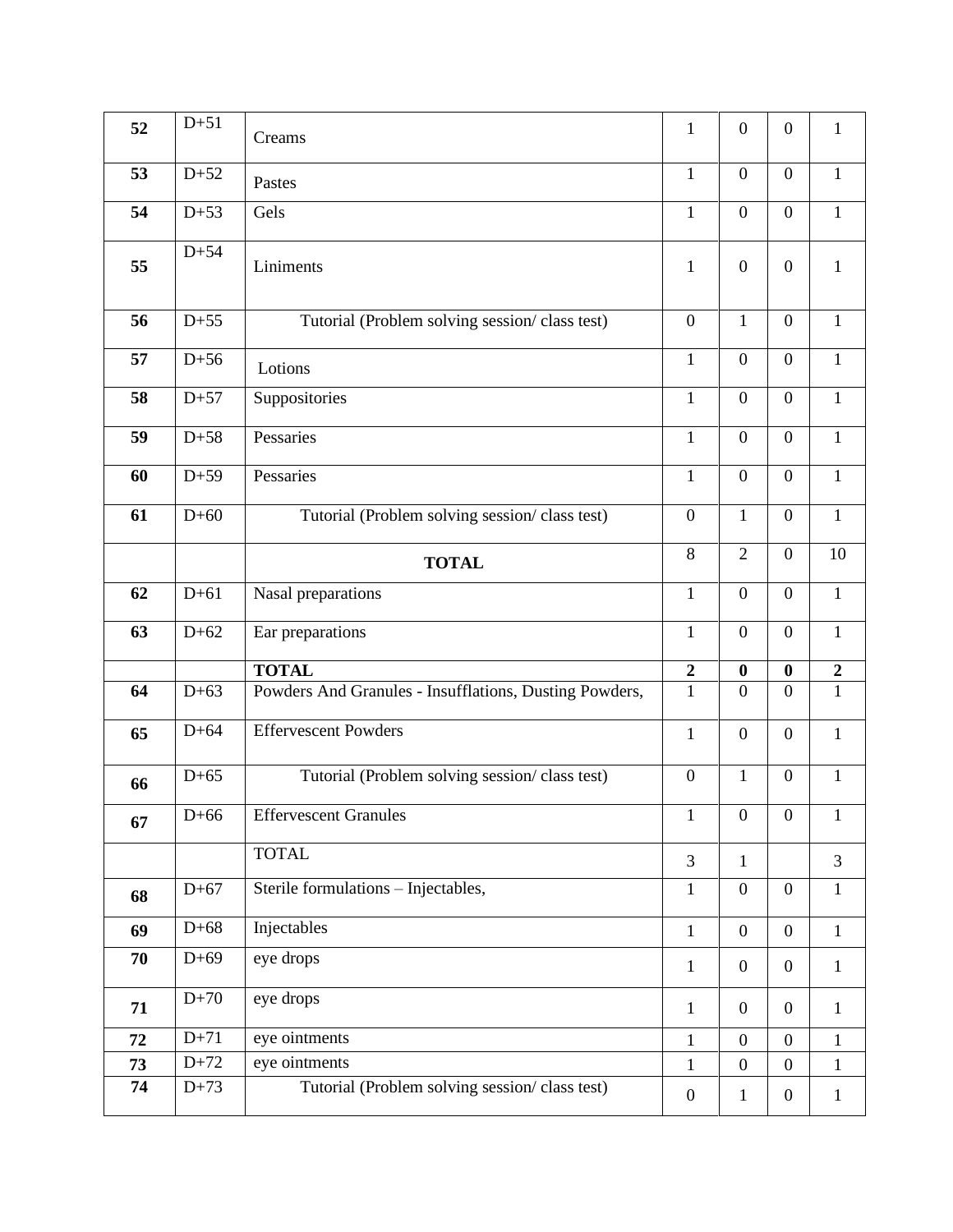|    |        | <b>TOTAL</b>                                                                                                                            | 6                       | 1              | $\bf{0}$         | 6 |
|----|--------|-----------------------------------------------------------------------------------------------------------------------------------------|-------------------------|----------------|------------------|---|
| 75 | $D+74$ | Immunological products Sera                                                                                                             | 1                       | $\Omega$       | $\Omega$         |   |
| 76 | $D+75$ | Vaccines                                                                                                                                | $\mathbf{1}$            | $\overline{0}$ | $\overline{0}$   | 1 |
| 77 | $D+76$ | Toxoids                                                                                                                                 | $\mathbf{1}$            | $\overline{0}$ | $\overline{0}$   | 1 |
| 78 | $D+77$ | their manufacturing methods.                                                                                                            | $\mathbf{1}$            | $\theta$       | $\overline{0}$   |   |
| 79 | $D+80$ | Tutorial (Problem solving session/class test)                                                                                           | $\boldsymbol{0}$        | $\mathbf{1}$   | $\boldsymbol{0}$ | 1 |
|    |        | <b>TOTAL</b>                                                                                                                            | $\overline{\mathbf{4}}$ | $\mathbf{1}$   | $\bf{0}$         | 4 |
| 80 | $D+81$ | Basic<br>structure, layout, sections, and activities of<br>pharmaceutical manufacturing plants Quality control and<br>quality assurance | $\mathbf{1}$            | $\Omega$       | $\overline{0}$   |   |
| 81 | $D+82$ | Definition and concepts of quality control and                                                                                          | $\mathbf{1}$            | $\overline{0}$ | $\overline{0}$   | 1 |
| 82 | $D+83$ | quality assurance                                                                                                                       | $\mathbf{1}$            | $\overline{0}$ | $\boldsymbol{0}$ | 1 |
| 83 | $D+84$ | current good manufacturing practice (cGMP),                                                                                             | $\mathbf{1}$            | $\Omega$       | $\overline{0}$   |   |
| 84 | $D+85$ | Introduction to the concept of calibration and validation                                                                               | $\mathbf{1}$            | $\overline{0}$ | $\overline{0}$   | 1 |
|    |        | <b>TOTAL</b>                                                                                                                            | 5                       | $\mathbf{0}$   | $\bf{0}$         | 5 |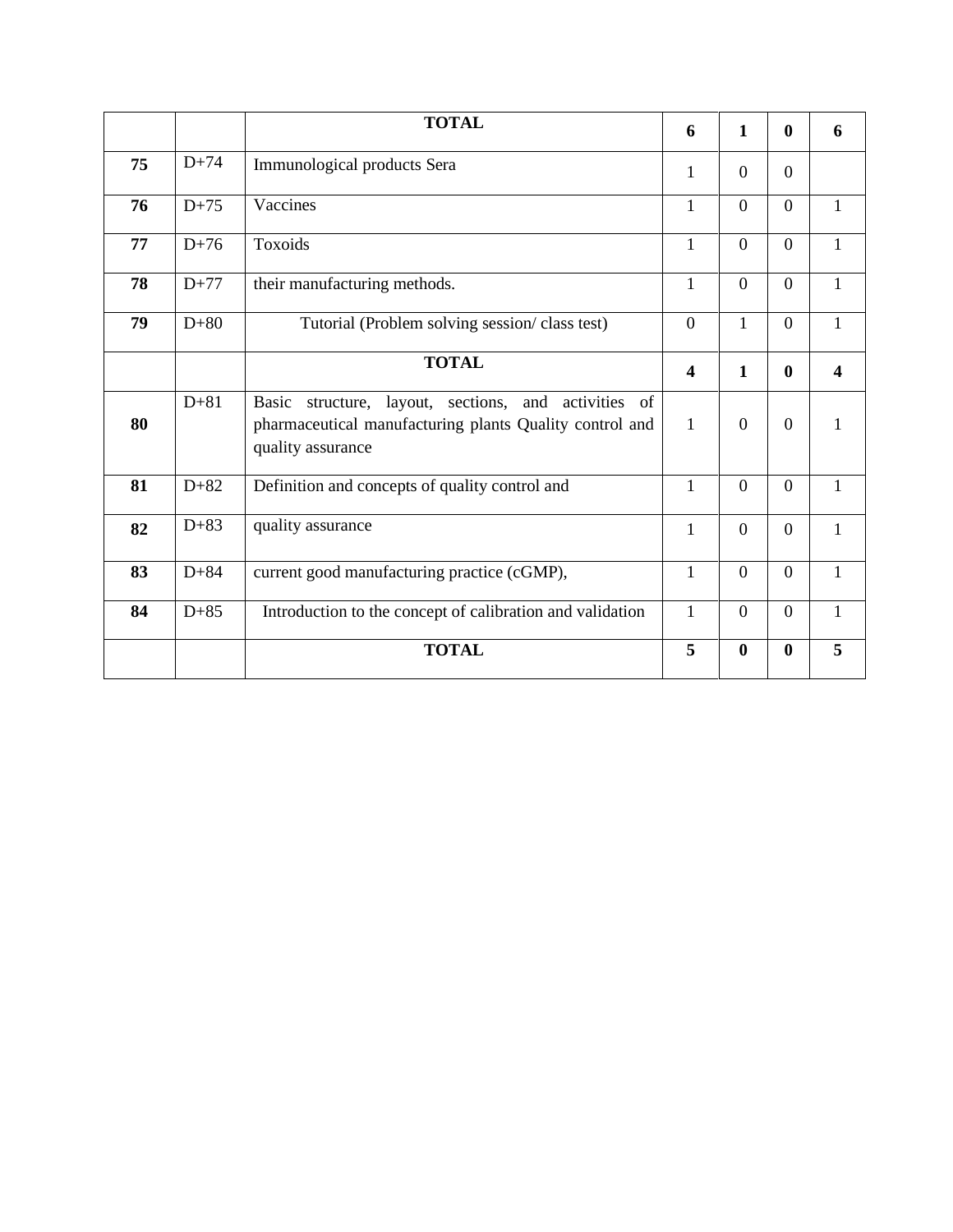

### **MONAD UNIVERSITY**

Estd.Under U.P. Govt. University Act 23 of 2010 & U/S 2(f) of the U.G.C. Act 1956. N.H.24, Delhi Hapur Road, Village & Post – Kastla, Kasmabad, P.O. Pilkhuwa – 245101, District Hapur (U.P.) India www.monad.edu.in.

## **Course Plan**

**Program- D.Pharm**

**Course ER20-11P PHARMACEUTICS-I**

**Session - 2021-22**

| S. No.                  | <b>Day</b> | <b>Subject</b>                                                | L              | T              | $\mathbf{P}$ | <b>Total</b> |
|-------------------------|------------|---------------------------------------------------------------|----------------|----------------|--------------|--------------|
| $\mathbf{1}$            | D Day      |                                                               |                |                |              |              |
| $\overline{2}$          | $D+1$      | To Prepare and Submit 10 ml of Simple syrup.                  | $\theta$       | $\overline{0}$ | 1            | 1            |
| $\overline{3}$          | $D+2$      | To Prepare and Submit 20 ml of elixir                         | $\overline{0}$ | $\overline{0}$ | 1            | $\mathbf{1}$ |
| $\overline{\mathbf{4}}$ | $D+3$      | To Prepare and Submit 20 ml of Aq. Iodine Solution IP.        | $\overline{0}$ | $\overline{0}$ | 1            | 1            |
| 5                       | $D+4$      | To Prepare and Submit 10 ml of Castor oil emulsion            | $\overline{0}$ | $\Omega$       | 1            |              |
| 6                       | $D+5$      | To Prepare and Submit 20 ml of Cod liver oil emulsion         | $\overline{0}$ | $\Omega$       | 1            | $\mathbf{1}$ |
| $\overline{7}$          | $D+6$      | To Prepare and Submit 20 ml of Calamine lotion                | $\overline{0}$ | $\overline{0}$ | $\mathbf{1}$ | $\mathbf{1}$ |
| 8                       | $D+7$      | To Prepare and Submit 20 ml of Magnesium hydroxide<br>mixture | $\overline{0}$ | $\Omega$       | 1            | 1            |
| 9                       | $D+8$      | To Prepare and Submit 20 gm of Simple ointment base           | $\overline{0}$ | $\overline{0}$ | 1            | $\mathbf{1}$ |
| 10                      | $D+9$      | To Prepare and Submit 10 gm of Sulphur ointment               | $\overline{0}$ | $\overline{0}$ | 1            | $\mathbf{1}$ |
| 11                      | $D+10$     | To Prepare and Submit 20 gm of Cetrimide cream.               | $\overline{0}$ | $\overline{0}$ | 1            | $\mathbf{1}$ |